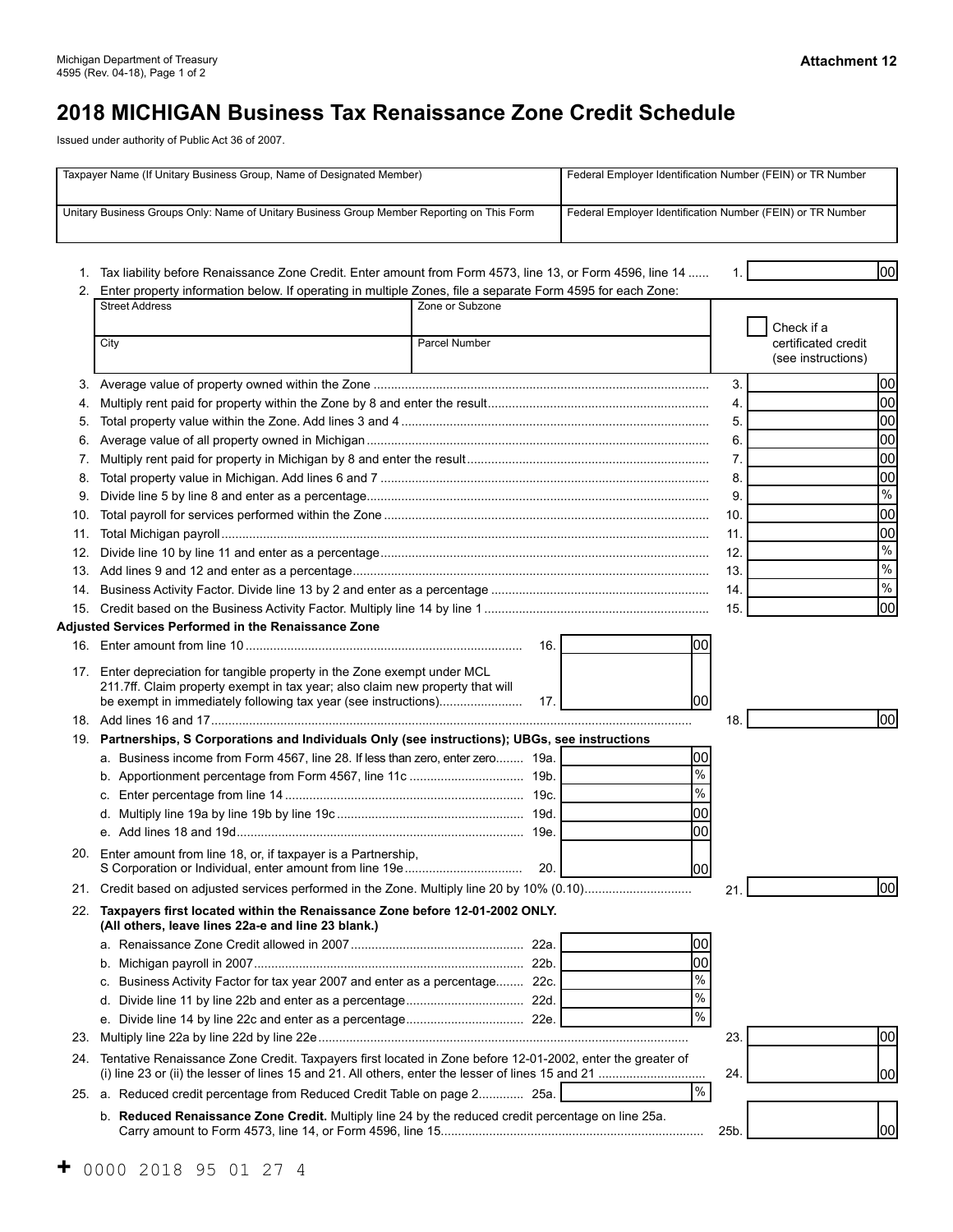## **REDUCED CREDIT TABLE**

| If this tax period begins in the:                                                                | The reduced credit is:                                       |
|--------------------------------------------------------------------------------------------------|--------------------------------------------------------------|
| Final year of designation as a Renaissance Zone25 percent (0.25) of tentative credit on line 24. |                                                              |
| Year immediately preceding the final year of designation                                         | .50 percent (0.50) of tentative credit on line 24.           |
| Second year before the final year of designation as a                                            |                                                              |
| Third (or greater) year before the final year of designation                                     | 100 percent (1.00) of the tentative credit on<br>$line 24$ . |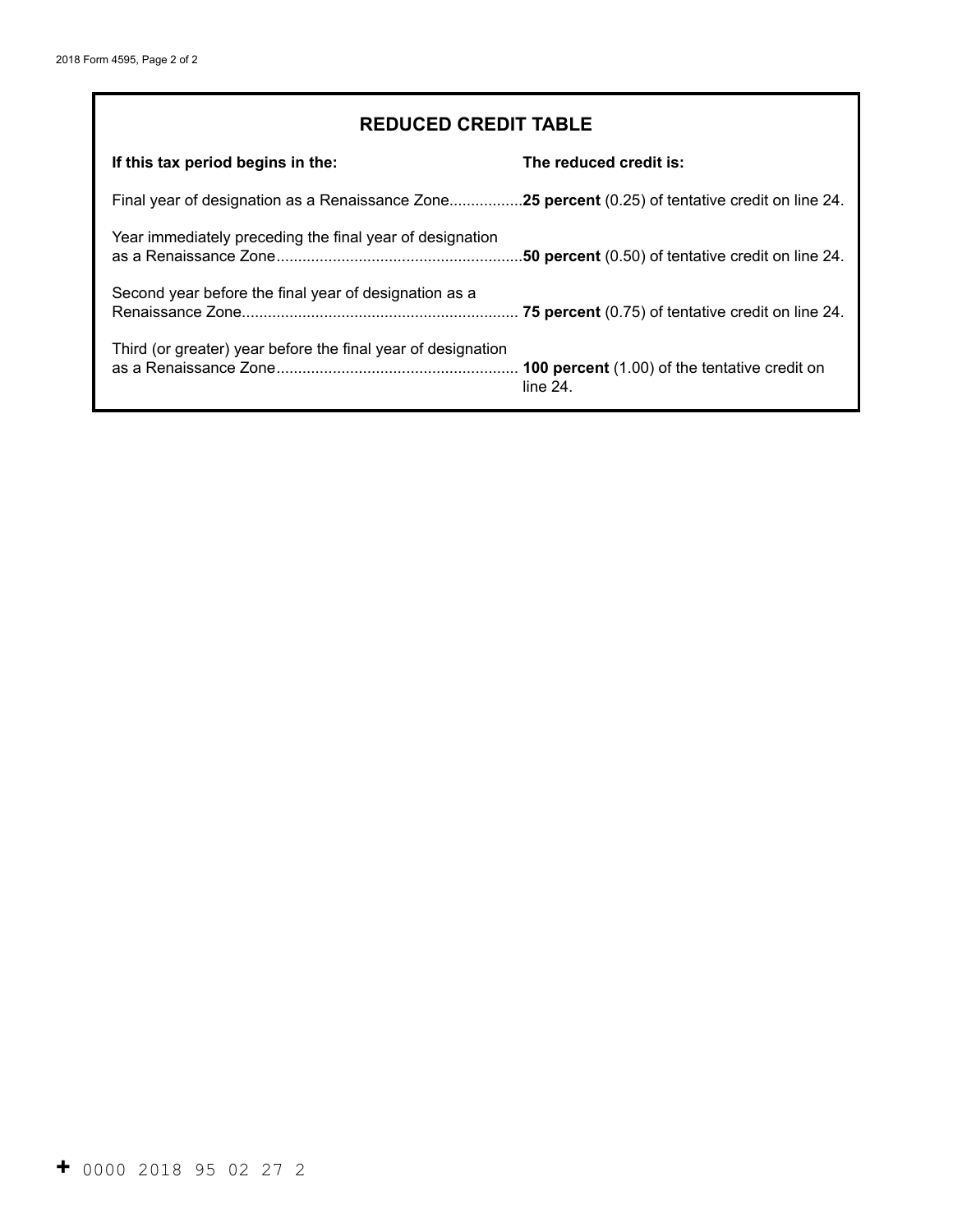### **Instructions for Form 4595 Michigan Business Tax (MBT) Renaissance Zone Credit Schedule**

#### **Purpose**

 To allow eligible taxpayers to calculate and claim the Renaissance Zone Credit. For standard taxpayers and financial institutions, the credit is calculated on Form 4595 and then carried to the *MBT Miscellaneous Nonrefundable Credits*  (Form 4573). Insurance companies will carry this credit to the *Miscellaneous Credits for Insurance Companies* (Form 4596).

 **NOTE:** If a person is located and has business activity in more than one Renaissance Zone, use a separate Form 4595 to calculate the credit for each Zone. For each line that requires Zone-specific data, enter data based only on business activity in the Zone identified on line 2 of this copy of the form.

#### **Renaissance Zone Credit**

 The Renaissance Zone Credit encourages businesses and individuals to help revitalize a designated Zone by providing a credit for businesses located and conducting business activity within the Zone. The method of calculating the credit is different for businesses first locating and conducting business activity within the Renaissance Zone before December 31, 2002, and those businesses first locating and conducting business activity within the Renaissance Zone after December 30, 2002.

 **certificated renaissance zone credit.** Check the certificated credit box if the credit being calculated is a certificated renaissance zone credit. File a separate Form 4595 for each zone and type (certificated or non-certificated) of credit. **Use this form to calculate both a certificated and non-**

 Beginning January 1, 2012, only those taxpayers with a certificated credit, which is awarded but not yet fully claimed or utilized, may elect to be MBT taxpayers. A taxpayer with a certificated renaissance zone credit may make the election to remain taxable under the MBT for its first tax year ending after December 31, 2011.

**The certificated renaissance zone credits are the following types of zones for which the taxpayer has a development agreement with the Michigan Strategic Fund (MSF) before January 1, 2012:** 

- agricultural processing,
- border crossing,
- forest products processing,
- Michigan strategic fund designated renewable energy renaissance zones,
- AND the tool and die renaissance zones for which the taxpayer has entered into a qualified collaborative agreement with the MSF before January 1, 2012.

 A taxpayer located in a designated renaissance zone that does not have a certificated renaissance zone credit but which makes the election to remain taxable under the MBT on the basis of another certificated credit may also claim this credit. For more information on certificated credits see the *Schedule of*   *Certificated Credits* (Form 4947).

 **EXAMPLE 1:** Taxpayer enters into a qualified collaborative agreement with the MSF and locates and begins conducting business in a tool and die renaissance zone on January 1, 2011. Taxpayer may elect to continue under the MBT on the basis of this certificated renaissance zone credit.

 **EXAMPLE 2:** Taxpayer located and began conducting business in a designated renaissance zone on January 1, 2011; however, the renaissance zone does not qualify as a certificated credit for purposes of the MBT election (see the certificated renaissance zone credits listed previously in these instructions). The taxpayer also holds a certificated anchor company credit. Taxpayer may make the election to remain taxable under the MBT on the basis of its certificated anchor company credit and continue to claim the non-certificated renaissance zone credit once it has properly elected the MBT.

 To obtain the credit an otherwise qualified taxpayer must file an MBT annual return. The credit is equal to the lesser of the following:

- The tax liability attributable to business activity conducted within the Renaissance Zone in the tax year.
- 10 percent of adjusted services performed in the designated Renaissance Zone.

 • For a taxpayer located and conducting business activity in the Renaissance Zone before December 1, 2002, **the credit is equal to the greater of the two results below**:

#### **Result 1**

 ○ The lesser of 1) the business activity conducted within the zone (from line 15) OR 2) the adjusted services performed in the zone (from line 21)

#### **Result 2**

 ○ The product of the following:

 • The Single Business Tax (SBT) Renaissance Zone Credit claimed for the tax year ending in 2007.

 • The ratio of the taxpayer's payroll in this State in the tax year divided by the taxpayer's payroll in this State in its SBT tax year ending in 2007.

 • The ratio of the taxpayer's Renaissance Zone Business Activity Factor for the tax year divided by the taxpayer's Renaissance Zone Business Activity Factor for its SBT tax year ending in 2007.

 The credit allowed continues through the tax year in which the Renaissance Zone designation expires and is nonrefundable.

 Business activities relating to a casino, including operating a parking lot, hotel, motel, or retail store, cannot be used to calculate this credit. Businesses delinquent in filing or paying Property Tax, SBT, MBT or City Income Tax as of December 31 of the prior tax year are not eligible for this credit. Taxpayers will be notified if a claimed credit is disallowed.

 For more information on Renaissance Zones, contact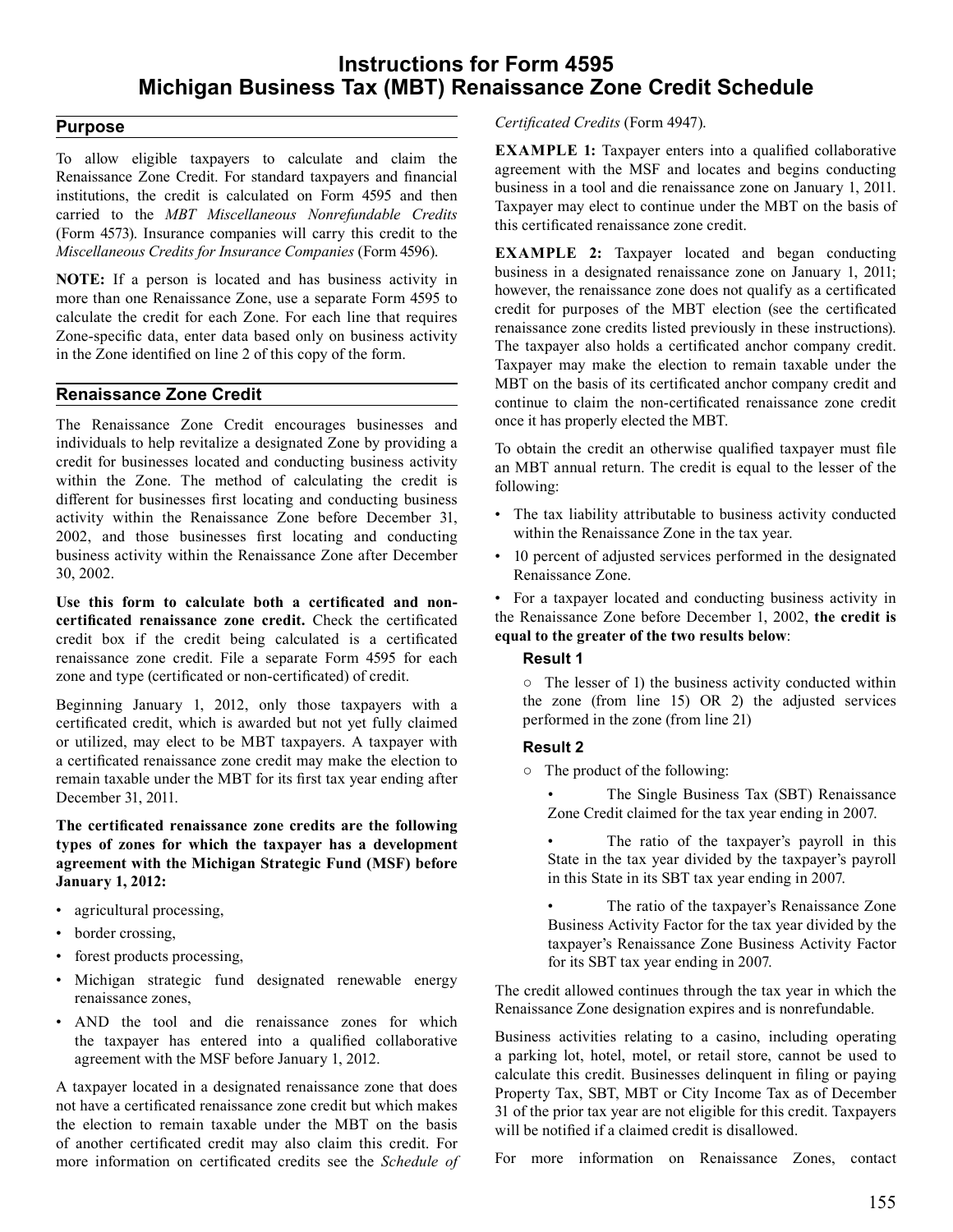(MEDC) at (517) 373-9808 or visit their Web site at **http://www.michiganadvantage.org/**. For information on the MBT credit, contact the Michigan Department of Treasury, Customer Contact Division, MBT Unit, at (517) 636-6925. the Michigan Economic Development Corporation

#### **Special Instructions for Unitary Business Groups**

 If the entity located and conducting business activity in the Renaissance Zone is a member of a Unitary Business Group (UBG), the Renaissance Zone Credit must be calculated at the member entity level. Calculation of the Renaissance Zone Credit should be done before elimination of intercompany transactions, such as rent payments by the member claiming this credit to another member of the UBG.

 Include this form as part of the UBG's combined annual return. If more than one member is eligible for this credit, complete one Form 4595 for each eligible member (or multiple forms for a member that is located and has business activity in multiple Zones) and include all of them as part of the UBG's annual return. If filing multiples of Form 4595, enter the total of line 25b for all members on Form 4573, line 14.

 When this form refers to "taxpayer," it is referring to the UBG member completing this form.

#### **Line-by-Line Instructions**

*Lines not listed are explained on the form.* 

 **Name and Account Number:** Enter name and account number as reported on page 1 of the annual return.

 **UBGs:** Complete one form for each member for whom this schedule applies (or multiple forms for a member that is located and has business activity in more than one Zone). Enter the Designated Member (DM) name in the Taxpayer Name field, followed by the DM's Federal Employer Identification Number (FEIN), and the specific member of the UBG for which this form is filed, and its FEIN, on the line below. On the copy filed to report the DM's data (if applicable), enter the DM's name and account number on each line.

 **Line 1:** Enter the tax liability before the Renaissance Zone Credit.

 **UBGs:** This must be a pro forma tax liability of the member whose activity is represented on the form. See guidance on pro forma calculations in the "Supplemental Instructions for Standard Members in UBGs" section in the *MBT Forms and Instructions for Standard Taxpayers* (Form 4600).

 **Line 2:** Enter the street address and parcel number of the property. Enter the name of the Zone or Subzone in which the property is included.

 **Check the certificated credit box** if the Renaissance Zone designation is based on a Development Agreement or a Qualified Collaboration Agreement.

#### **BUSINESS ACTIVITY CONDUCTED WITHIN THE RENAISSANCE ZONE**

 **Line 3:** Determine the **average value** of property by averaging the values at the start and end of the tax period. The State  Treasurer may require the periodic averaging of values during the tax year if reasonably required to reflect properly the average value of a taxpayer's property. Property owned by the taxpayer is valued at its original cost.

 **Line 4:** Property rented by the taxpayer is valued at eight (8) times the net annual rental rate. Net annual rental rate is the annual rental rate paid by the taxpayer less any annual rental rate received by the taxpayer from subrentals.

#### **ADJUSTED SERVICES PERFORMED IN THE RENAISSANCE ZONE**

 **Line 17:** Enter the amount deducted in arriving at federal taxable income (as defined for MBT purposes) for the tax year for depreciation, amortization, or accelerated write- off for tangible property in a Zone exempt under Michigan Compiled Law (MCL) 211.7ff. Claim property exempt in the tax year; also claim new property that will be exempt in the immediately following tax year (i.e., property that has not been subject to, or exempt from, the collection of taxes under the General Property Tax Act and has not been subject to, or exempt from, ad valorem property taxes levied in another state, except that receiving an exemption as inventory property does not disqualify property).

 **Line 19:** Only a person reporting under an MBT organization type of Individual, Partnership, or S Corporation should complete line 19. This includes a Limited Liability Company (LLC) that files its federal return as a Partnership or S Corporation.

 **NOTE:** A person that is a disregarded entity for federal income tax purposes under the internal revenue code shall be classified as a disregarded entity for the purposes of filing the MBT annual return. This means that a disregarded entity for federal tax purposes, including a single member LLC or Q-Sub, must file as if it were a sole proprietorship if owned by an individual, or a branch or division if owned by another business entity.

 **Line 19a: UBGs:** Enter the business income from the *MBT*  Form 4580, Part 2A, line 30, for the member whose activity is reported on this copy of Form 4595. *UBG Combined Filing Schedule for Standard Members*,

**Insurance companies and financial institutions:** These types of taxpayers do not calculate business income as their tax base. For Renaissance Zone credit purposes, however, they must calculate and enter here pro forma business income. Use the *Business Income Worksheet* (Worksheet 4746), in Form 4600, to calculate business income. Attach that worksheet to the return. See MCL 208.1201 for further guidance.

 **Line 19b: UBGs:** Enter the pro forma apportionment percentage from Form 4580, Part 2A, line 16a, for the member whose activity is reported on this copy of Form 4595.

**Insurance companies and financial institutions:** Unlike standard taxpayers, these types of taxpayers do not apportion their tax base by a sales factor. For Renaissance Zone credit purposes, however, they must calculate pro forma sales in Michigan and sales everywhere, and enter here a pro forma apportionment percentage based on those figures. See instructions for Form 4567 for guidance on the definition of sales and applicable sourcing provisions.